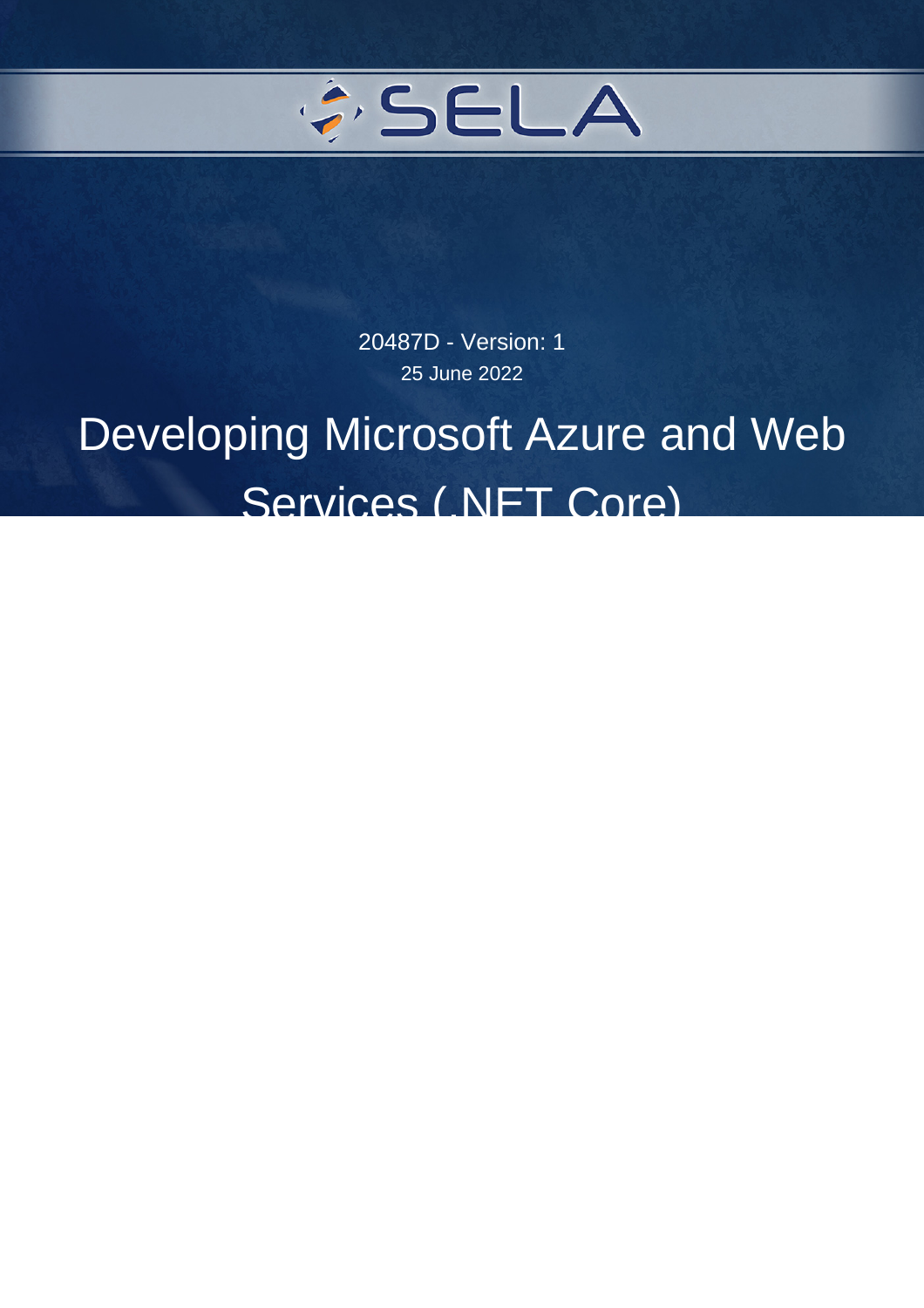

# Developing Microsoft Azure and Web Services (.NET Core) l,

20487D - Version: 1

## **6** 5 days Course

#### Description: Ĩ

In this course, students will learn how to design and develop services that access local and remote data from various sources. Students will also learn how to develop and deploy services to hybrid environments, including on-premises servers and Microsoft Azure.

#### Intended audience: Ï

Primary: .NET developers who want to learn how to develop services and deploy them to hybrid environments.

Secondary: .NET developers with Web application development experience who are exploring developing new applications or porting existing applications to Microsoft Azure.

#### Prerequisites: L,

Experience with C# programming, and concepts such as lambda expressions, LINQ, and anonymous types Understanding the concepts of n-tier applications Experience with querying and manipulating data with ADO.NET

#### Objectives: Ĭ

Describe the basic concepts of service development and data access strategies using the .NET platform.

Describe the Microsoft Azure cloud platform and its compute, data, and application hosting offerings.

Design and develop a data-centric application using Visual Studio 2017 and Entity Framework Core.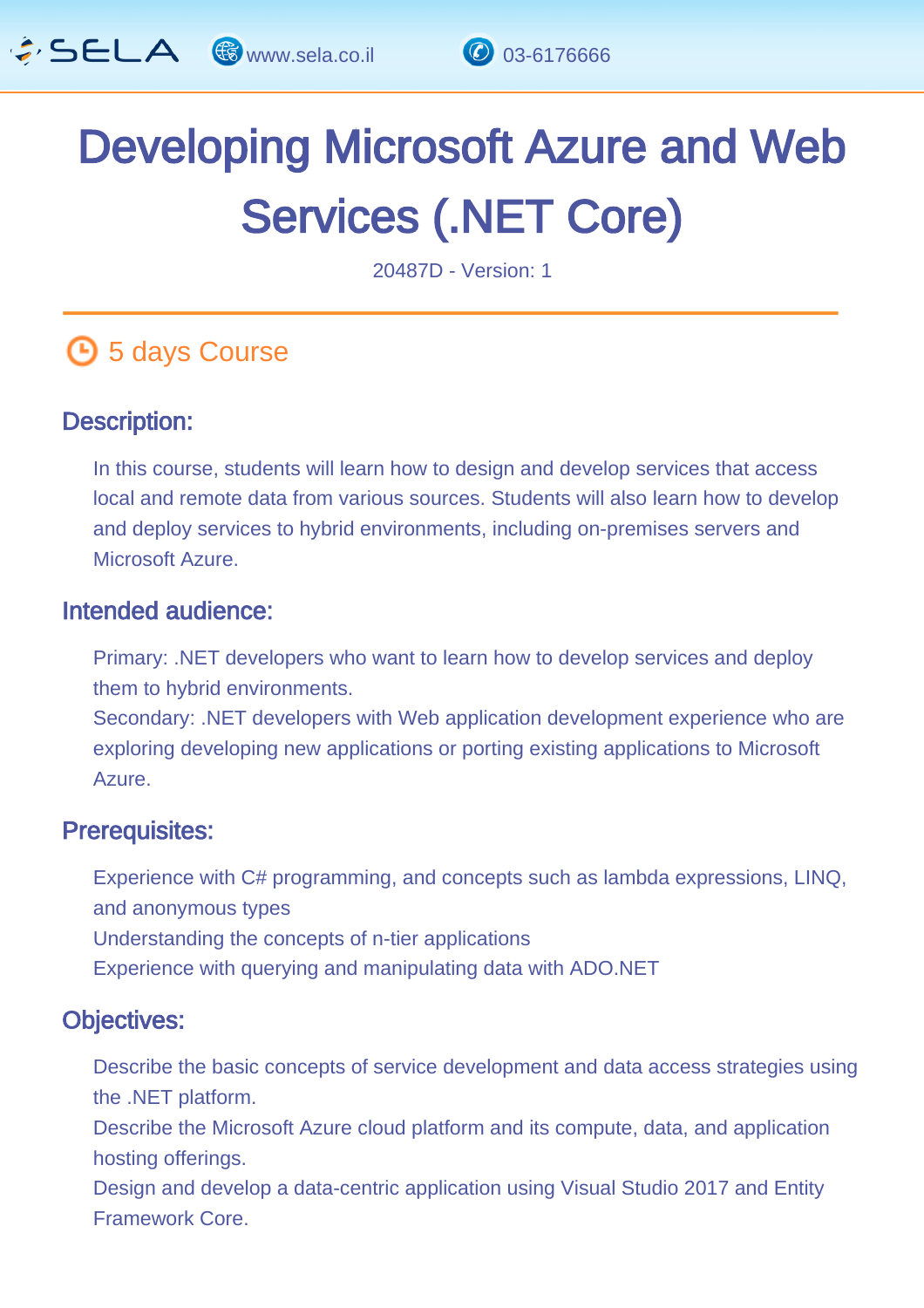## $\cdot$  SELA  $\circledast$  www.sela.co.il  $\circledcirc$  03-6176666



Design, implement, and consume HTTP services using ASP.NET Core. Extend HTTP services using ASP.NET Core. Host services on-premises and in Microsoft Azure. Deploy services to both on-premises and cloud environments and manage the interface and policy for their services. Choose a data storage solution, cache, distribute, and synchronize data. Monitor, log, and troubleshoot services. Describe claim-based identity concepts and standards, and implement authentication and authorization with Azure Active Directory. Create scalable service applications.

#### Topics: J.

### Overview of service and cloud technologies

- Key Components of Distributed Applications
- Data and Data Access Technologies
- Service Technologies
- Cloud Computing
- Manipulating Data

### Querying and Manipulating Data Using Entity Framework

- ADO.NET Overview
- Creating an Entity Data Model
- Querying Data

### Creating and Consuming ASP.NET Core Web APIs

- HTTP Services
- Creating an ASP.NET Core Web API
- Consuming ASP.NET Core Web APIs
- Handling HTTP Requests and Responses
- Automatically Generating HTTP Requests and Responses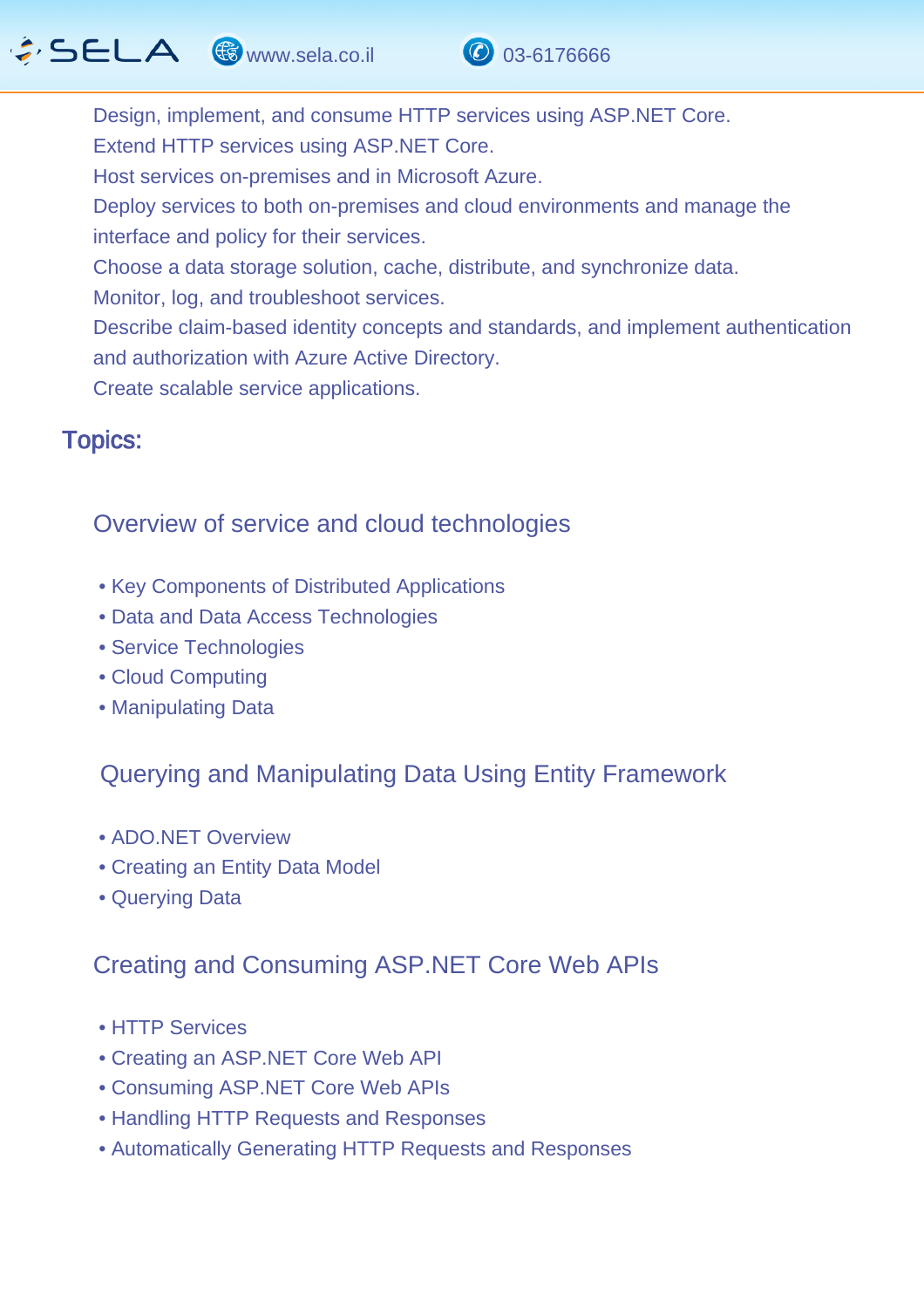### Extending ASP.NET Core HTTP Services

- The ASP.NET Core Request Pipeline
- Customizing Controllers and Actions
- Injecting Dependencies into Controllers

#### Hosting Services On-Premises and in Azure

- Hosting Services on-premises
- Hosting Services in Azure App Service
- Packaging Services in Containers
- Implementing Serverless Services

#### Deploying and Managing Services

- Web Deployment with Visual Studio 2017
- Continuous Delivery with Visual Studio Team Services
- Deploying Applications to Staging and Production Environments
- Defining Service Interfaces with Azure API Management

#### Implementing Data Storage in Azure

- Choosing a Data Storage Mechanism
- Accessing Data in Azure Storage
- Working with Structured Data in Azure
- Geographically Distributing Data with Azure CDN
- Scaling with Out-of-Process Cache

#### Diagnostics and Monitoring

- Logging in ASP.NET Core
- Diagnostic Tools
- Application Insights

#### Securing services on-premises and in Microsoft Azure